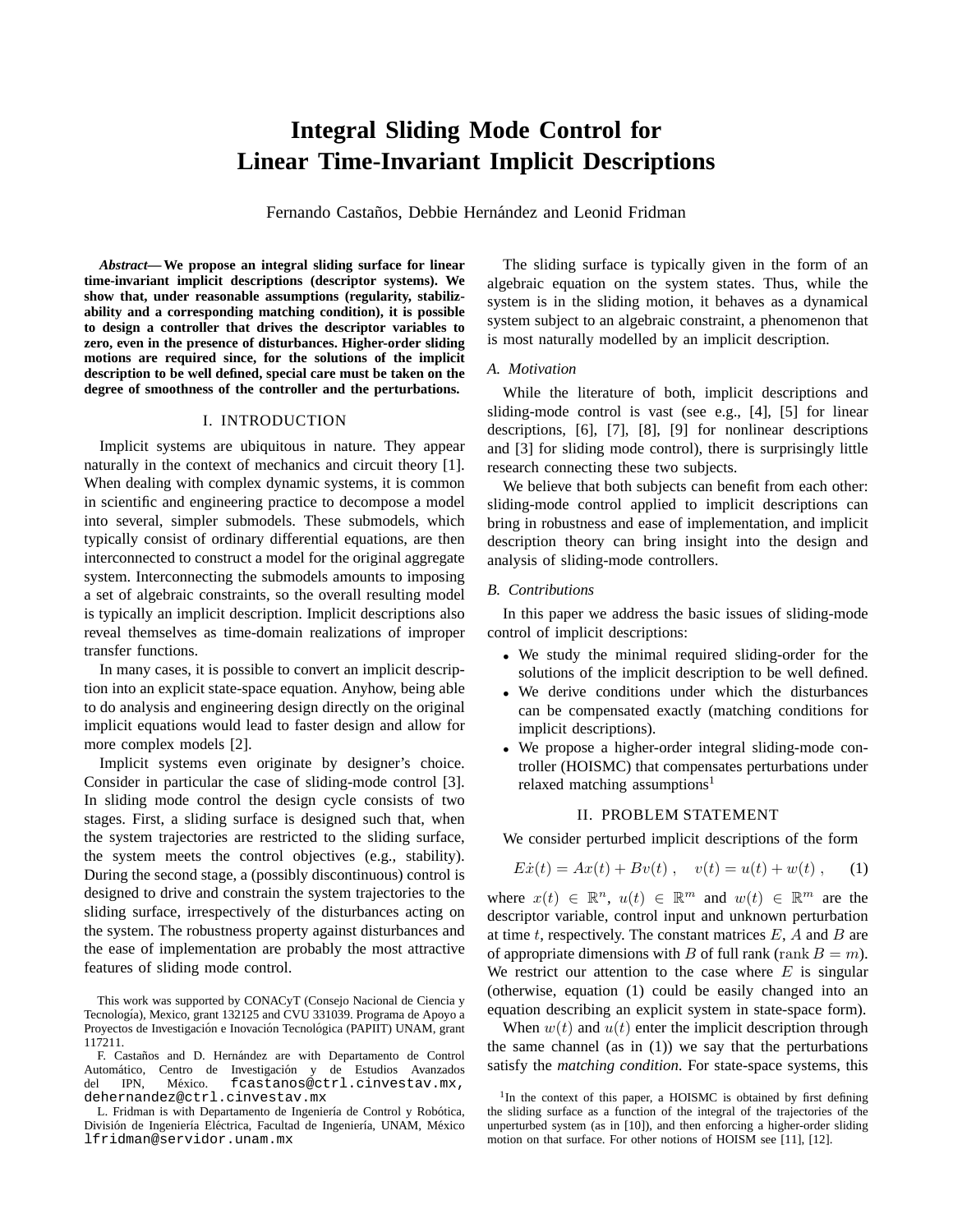condition is equivalent to the existence of a control law such that the closed-loop system is completely insensitive to  $w(t)$  [13].

Our control objective is the following:

*To design a stabilizing control law that drives the descriptor variable* x(t) *to zero irrespectively of the perturbation*  $w(t)$ *.* 

This problem will be stated more precisely as we go along the following section and introduce the appropriate assumptions (cf. Assumptions 1, 2 and 3).

## III. BACKGROUND

### *A. Implicit descriptions*

In this section we recall some basic facts about stability and stabilizability of implicit descriptions. We refer the reader, e.g., to [5], [14] for more details.

The qualitative behavior of (1) strongly depends on the structure of the matrix pencil  $\lambda E - A$ ,  $\lambda \in \mathbb{C}$ . For ease of notation, let us write  $(E, A) := \lambda E - A$ .

*Definition 1:* An implicit description (1) is called a *regular system* if the pencil  $(E, A)$  is regular, i.e., if

$$
|\lambda E - A| \neq 0. \tag{2}
$$

In other words, a pencil  $(E, A)$  is regular if there exists a  $\lambda$  such that  $|\lambda E - A| \neq 0$ . The regularity of  $(E, A)$  is important since it ensures that, for any admissible input, the solutions of (1) exist and are unique.

*Assumption 1:* The pencil (E, A) is regular.

The determinant in (2) can be written as

$$
|\lambda E - A| = k \Pi_{i=1}^{n_1} (\lambda - \lambda_i) ,
$$

where  $n_1 \le n$  ( $n_1 = n$  if and only if E is nonsingular) and k is a real constant. We refer to  $\Lambda(E, A) = {\lambda_1, \lambda_2, \ldots, \lambda_{n_1}}$ as the *finite eigenvalues* of the pencil  $(E, A)^2$ .

By an appropriate change of basis, a regular system can always be decomposed into the so-called Weierstrass form

$$
\dot{x}_1(t) = Jx_1(t) + B_1v(t) \tag{3a}
$$

$$
N\dot{x}_2(t) = x_2(t) + B_2v(t) , \qquad (3b)
$$

where  $x_1(t) \in \mathbb{R}^{n_1}$  is the state variable of the *dynamic subsystem* and  $x_2(t) \in \mathbb{R}^{n_2}$ ,  $n_2 = n - n_1$ , is the descriptor variable of the *differential subsystem*. The matrix J is in Jordan's form and represents the finite structure of  $(E, A)$ . More precisely,

$$
\Lambda(I_{n_1},J)=\Lambda(E,A)\ .
$$

The matrix  $N$  is also in Jordan's form, it is nilpotent with index of nilpotence  $q$  and it represents the infinite structure of  $(E, A)$ .

The solution of (3a) can be written explicitly as

$$
x_1(t) = e^{Jt} x_1(0) + \int_0^t e^{J(t-\tau)} B_1 u(\tau) d\tau ,
$$

<sup>2</sup>The finite eigenvalues of the pencil  $(I_n, A)$  coincide with the usual eigenvalues of A.

while the solution of (3b) can be found by successively differentiating (3b) with respect to time and pre-multiplying by  $N$ :

$$
N\dot{x}_2(t) = x_2(t) + B_2v(t)
$$
  
\n
$$
N^2\ddot{x}_2(t) = N\dot{x}_2(t) + NB_2\dot{v}(t)
$$
  
\n:  
\n
$$
N^qx_2^q(t) = N^{q-1}x_2^{q-1}(t) + N^{q-1}B_2v^{(q-1)}(t).
$$

Adding all this equations and noting that  $N<sup>q</sup> = 0$  gives

$$
x_2(t) = -\sum_{i=0}^{q-1} N^i B_2 v^{(i)}(t) . \tag{4}
$$

In other words, the descriptor variable  $x_2$  can be written explicitly as a linear combination of the input and its first  $q - 1$  derivatives. Clearly, the set of admissible inputs must be contained in the set of  $(q - 1)$ -times continuously differentiable functions.

*Definition 2:* The implicit description (1) is called *stable* if there exist scalars  $\alpha, \beta > 0$  such that, when  $v(t) \equiv 0$  for  $t > 0$ , its descriptor variable  $x(t)$  satisfies

$$
||x(t)||_2 \leq \alpha e^{-\beta t} ||x(0)||_2 , \quad t > 0 .
$$

Since  $v(t) \equiv 0 \Rightarrow \dot{v}(t) \equiv 0 \Rightarrow \dots$ , it is clear from (4) that  $x_2(t) \equiv 0$  for  $t > 0$ . Thus, the stability of (1) depends on the dynamics of  $x_1$  only, i.e., on the finite structure of  $(E, A)$ .

*Theorem 1 ([5]):* The regular system (1) is stable if and only if

$$
\Lambda(E, A) \in \mathbb{C}^- ,
$$

where  $\mathbb{C}^-$  is the open left-half complex plane.

*Definition 3:* The regular system (1) is *stabilizable* if there exists a state feedback  $u(t) = -Kx(t)$  such that the closedloop system

$$
E\dot{x} = (A - BK)x(t) + Bw(t)
$$

with input  $w(t)$  is stable.

There exists an algebraic characterization of stabilizable systems which is reminiscent of Popov-Belevitch-Hautus criterion for stabilizability of state-space systems.

*Theorem 2 ([5]):* The following statements are equivalent:

- (i) The regular system (1) is stabilizable.
- (ii) rank  $\left[\lambda E A \quad B\right] = n$  for all finite  $\lambda \in \overline{\mathbb{C}}^+$ , where  $\mathbb{C}^+$  is the closed right-half complex plane.
- (iii) The state-space system (3a) is stabilizable.
- (iv) rank  $\left[\lambda I_{n_1} J \right] = n_1$  for all  $\lambda \in \overline{\mathbb{C}}^+$ .

*Assumption 2:* The regular system (1) is stabilizable

#### *B. Higher-Order Sliding-Mode Control*

In this section we recall that, with a higher-order slidingmode controller, it is possible to achieve robustness against perturbations with any desired degree of smoothness for the controller.

Consider first a simple controlled and perturbed system

$$
\dot{\sigma}(t) = u(t) + w(t) , \qquad (5)
$$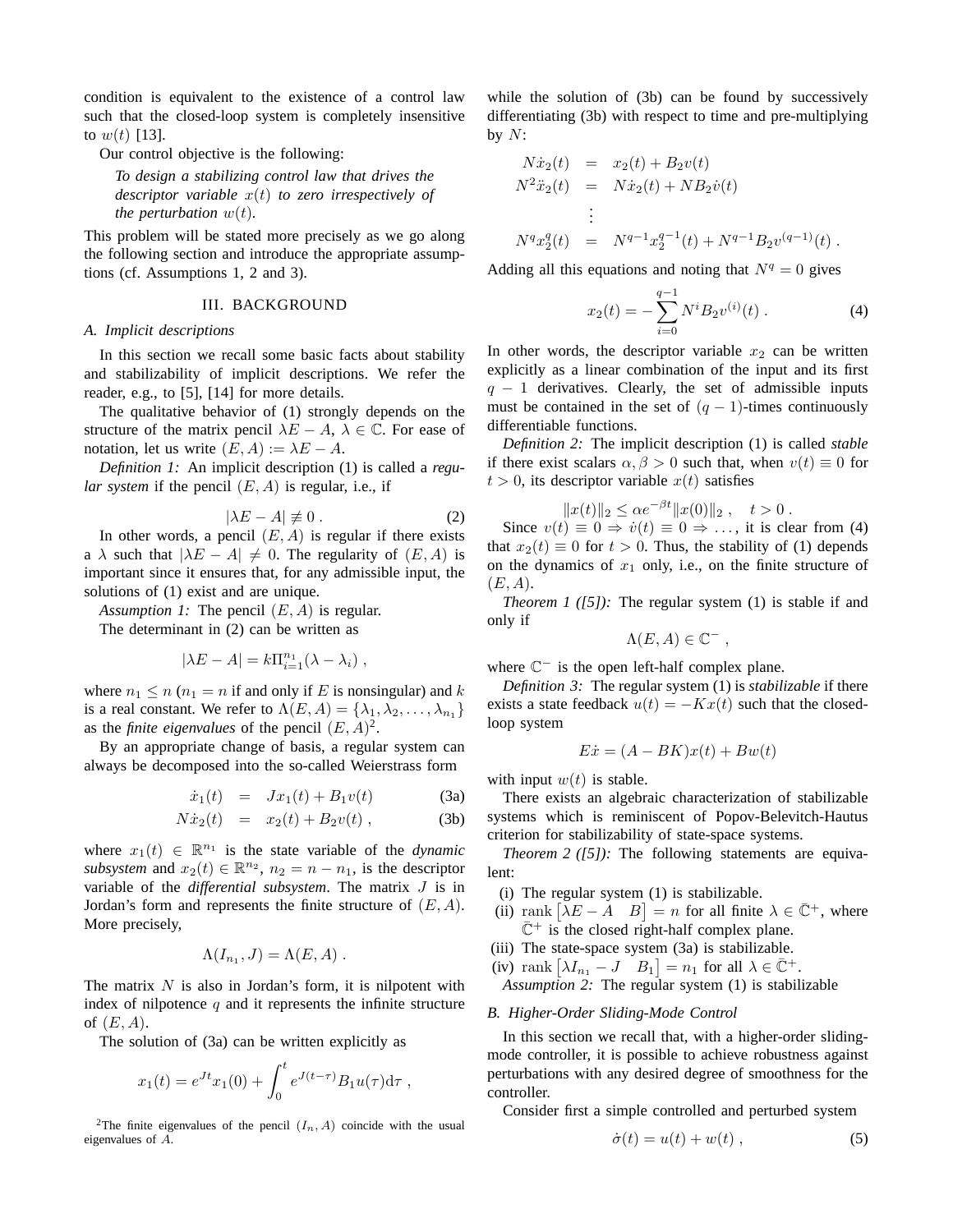where  $u(t)$ ,  $w(t) \in \mathbb{R}$  are, again, the control and the unknown perturbation, and  $\sigma(t)$  is an output of relative degree one that we wish to drive to zero. Suppose that the perturbation is bounded by a known constant  $\bar{w}_0$ , i.e.,  $|w(t)| \leq \bar{w}_0$  for all  $t \geq 0$ . A discontinuous control law

$$
u(t) = -L\operatorname{sign}(\sigma(t)), \quad L \ge \bar{w}_0 + \delta_0, \quad \delta_0 > 0 \quad (6)
$$

ensures that the constraint  $\sigma(t) = 0$  is attained in finite time and maintained thereafter (the solutions of discontinuous differential equations are taken in Filippov's sense [15]). This can be verified by means of the Lyapunov function  $V(\sigma) = \sigma^2/2$ , which has the following time derivative along the solutions of (5):

$$
\dot{V}(\sigma(t)) = \sigma(t) \left( -L \operatorname{sign}(\sigma(t)) - w(t) \right) \n\leq -|\sigma(t)|(L - \bar{w}_0) \leq -\delta_0 \sqrt{V(\sigma(t))} .
$$

It can be readily shown that the solution of

$$
\dot{W}(t) = -\delta_0 \sqrt{W(t)}
$$

satisfies  $W(T) = 0$  for some finite T dependent on  $W(0)$ . According to the standard theory of differential equations, if  $W(0) = V(\sigma(0))$ , then  $W(t) \ge V(\sigma(t))$  for all  $t \ge 0$  [16]. Since V is non negative,  $W(T) = 0$  implies  $V(\sigma(T)) = 0$ and  $\sigma(T) = 0$ . Because V is non positive,  $V(\sigma(t)) = 0$  and  $\sigma(t) = 0$  for all  $t \geq T$ . We say that (6) enforces a *first order sliding mode* (1-sliding mode for short) in finite time.

Consider now a system of relative degree two:

$$
\begin{bmatrix} \dot{\xi}_1(t) \\ \dot{\xi}_2(t) \end{bmatrix} = \begin{bmatrix} \xi_2(t) \\ 0 \end{bmatrix} + \begin{bmatrix} 0 \\ 1 \end{bmatrix} (u(t) + w(t)),
$$
  

$$
\sigma(t) = \xi_1(t),
$$

i.e.,

$$
\ddot{\sigma}(t) = u(t) + w(t) . \tag{7}
$$

We say that the system exhibits a finite-time 2-sliding mode if the constraints  $\sigma(t) = \dot{\sigma}(t) = 0$  are satisfied for all t greater than some finite and positive  $T$ . Many finite-time 2sliding mode controllers can be found in the literature [17], [18]. An example is the so-called *twisting* algorithm, a discontinuous control of the form

$$
u(t) = -L_1 \operatorname{sign}(\xi_1(t)) - L_2 \operatorname{sign}(\xi_2(t))
$$
  
= -L\_1 \operatorname{sign}(\sigma(t)) - L\_2 \operatorname{sign}(\dot{\sigma}(t)),

with  $L_2 > \bar{w}_0$  and  $L_1 > L_2 + \bar{w}_0$  (see [17] for details). More generally, consider a system of relative degree  $r$ :

$$
\begin{bmatrix} \dot{\xi}_{1}(t) \\ \dot{\xi}_{2}(t) \\ \vdots \\ \dot{\xi}_{r-1}(t) \\ \dot{\xi}_{r}(t) \\ \sigma(t) = \xi_{1}(t), \end{bmatrix} = \begin{bmatrix} \xi_{2}(t) \\ \xi_{3}(t) \\ \vdots \\ \xi_{r-2}(t) \\ 0 \end{bmatrix} + \begin{bmatrix} 0 \\ 0 \\ \vdots \\ 0 \\ 1 \end{bmatrix} (u(t) + w(t)),
$$

i.e.,

$$
\sigma^{(r)} = u(t) + w(t) , \qquad (8)
$$

We say that the system exhibits an r*-sliding mode* if the constraints  $\sigma(t) = \dot{\sigma}(t) = \cdots = \sigma^{(r-1)}(t) = 0$  are satisfied identically after a finite period of time. For an arbitrary  $r$ , it is always possible to construct a discontinuous control that enforces an  $r$ -sliding motion on  $(8)$  [17], [19].

By cascading a chain of  $k$  integrators with the control, the relative degree of the system is artificially increased while, at the same time, a  $k - 1$  degree of smoothness is achieved for  $u(t)$  (i.e.,  $u(t)$  is made  $(k - 1)$ -times continuously differentiable). Let us introduce a new set of state variables  $\xi_{r+1}, \ldots, \xi_{r+k+1}$  and define its dynamics by

$$
\begin{bmatrix}\n\xi_{r+1}(t) \\
\xi_{r+2}(t) \\
\vdots \\
\xi_{r+k}(t) \\
\xi_{r+k+1}(t)\n\end{bmatrix} = \begin{bmatrix}\n\xi_{r+2}(t) \\
\xi_{r+3}(t) \\
\vdots \\
\xi_{r+k+1}(t)\n\end{bmatrix} + \begin{bmatrix}\n0 \\
0 \\
\vdots \\
0 \\
1\n\end{bmatrix} \gamma(t),
$$
\n
$$
u(t) = \xi_{r+1}(t)
$$

with  $\gamma(t)$  a new virtual control, i.e.,

$$
u^{(k)}(t) = \gamma(t) . \tag{9}
$$

It follows from (8) and (9) that

$$
\sigma^{(r+k)} = \gamma(t) + w^{(k)}(t) . \tag{10}
$$

Thus, if there exists a bound  $\bar{w}_k$  such that  $|w^{(k)}(t)| \leq \bar{w}_k$  for all  $t \geq 0$ , then it possible to construct a discontinuous virtual control  $\gamma(t)$  enforcing an  $(r + k)$ -sliding motion in finite time. Since the actual input  $u(t)$  is obtained by k successive integrations of  $\gamma(t)$ ,  $u(t)$  will be  $(k-1)$ -times continuously differentiable.

*Remark 1:* All the terms in equation (10) are real valued. The vector case  $\sigma(t)$ ,  $\gamma(t)$ ,  $w(t) \in \mathbb{R}^m$  can be dealt with simply by considering  $m$  copies of (10).

In order to construct an admissible (sufficiently smooth) controller for (1), we will need the following assumption.

Assumption 3: Let  $q$  be the index of nilpotency of  $N$ in (3b). The unknown perturbation  $w(t)$  satisfies the bound

$$
||w^{(q)}(t)|| \le \bar{w}_q , \quad t \ge 0
$$

for some known constant  $\bar{w}_q$ .

## IV. COMPENSATING THE PERTURBATIONS **EXACTLY**

Let us divide the control effort in two parts:

$$
u(t) = u_0(t) + u_1(t) , \qquad (11)
$$

where  $u_0(t)$  is a linear feedback responsible of stabilizing the unperturbed description

$$
E\dot{x}(t) = Ax(t) + Bu_0(t)
$$

and  $u_1(t)$  is a highly nonlinear control responsible of compensating  $w(t)$ .

Notice that the control and the perturbation enter simultaneously in both, the dynamic subsystem (3a) and the differential one (3b). Suppose, only for the sake of argument,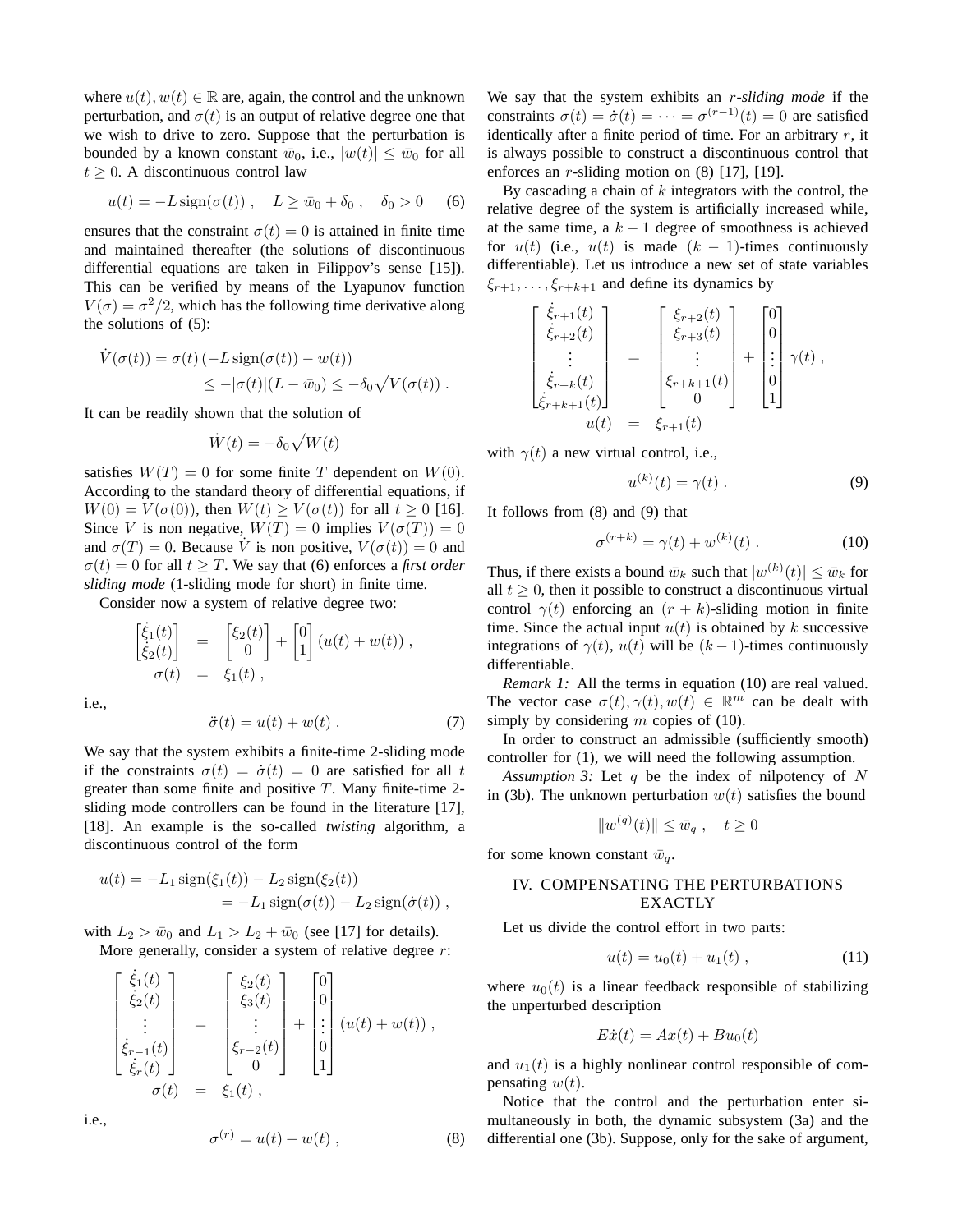that rank  $B_1 = m$  (this implies  $n_1 \geq m$ ). In this case, we can forget about the differential subsystem and apply standard techniques to stabilize the dynamic subsystem. A fairly obvious procedure to robustly stabilize (1) would be:

- 1) Choose a matrix  $C \in \mathbb{R}^{m \times n_1}$  such that  $CB_1$  is non singular and such that the motion of  $x_1$  along the constraint  $\sigma(t) = (CB_1)^{-1}Cx_1(t) = 0$  is stable (i.e., such that  $\sigma(t)$ ) is an minimum-phase output). A matrix  $C$  can always be found when (3a) is stabilizable and when rank  $B_1 = m^3$ .
- 2) Set  $u_0(t) = -(CB_1)^{-1}CJx_1(t)$ . The dynamics of the sliding variable becomes

$$
\dot{\sigma}(t) = (CB_1)^{-1}C\Big(Jx_1(t) - B_1(CB_1)^{-1}CJx_1(t) +
$$
  
+ CB<sub>1</sub> $(u_1(t) + w(t))$ ,

which simplifies to

$$
\dot{\sigma}(t) = u_1(t) + w(t) , \qquad (12)
$$

i.e., the sliding variable has relative degree equal to one. 3) Set  $u_1^{(q)}(t) = \gamma(t)$  and design  $\gamma(t)$  as a  $(1 + q)$ -sliding mode controller for  $\sigma^{(1+q)} = \gamma(t) + w^q(t)$ .

For  $q \ge 1$ , equation (12) implies that, when the  $(1 + q)$ sliding motion occurs, we have  $u_1(t) \equiv -w(t)$ <sup>4</sup>. Hence,

$$
v(t) = u_0(t) + u_1(t) + w(t) = -(CB_1)^{-1}Cx_1(t).
$$

By construction,  $x_1(t)$  and its first  $q - 1$  derivatives will go to zero. This implies that  $x_2(t)$  goes to zero too (cf. (4)).

*Example 1:* Consider the implicit description

$$
\dot{x}_1(t) = x_1(t) + u(t) + w(t) \tag{13a}
$$

$$
0 = x_2(t) + u(t) + w(t) , \t(13b)
$$

which can be written as in  $(1)$  with

$$
E = \begin{bmatrix} 1 & 0 \\ 0 & 0 \end{bmatrix}, \quad A = \begin{bmatrix} 1 & 0 \\ 0 & 1 \end{bmatrix} \quad \text{and} \quad B = \begin{bmatrix} 1 \\ 1 \end{bmatrix}.
$$

We have

$$
|\lambda E - A| = \begin{bmatrix} \lambda - 1 & 0 \\ 0 & -1 \end{bmatrix} = -(\lambda - 1) ,
$$

from which we conclude that the system is regular, that  $n_1 =$  $n_2 = 1$  and that the system is unstable, since it has the finite eigenvalue  $\lambda = 1 \notin \mathbb{C}^-$ . Clearly,

rank 
$$
\begin{bmatrix} \lambda E - A & B \end{bmatrix}
$$
 = rank  $\begin{bmatrix} \lambda - 1 & 0 & 1 \\ 0 & -1 & 1 \end{bmatrix}$  = 2 = n

for all  $\lambda$ , which confirms that the obvious fact that system is stabilizable. The system is already in Weierstrass form with  $N = 0$ ,  $J = 1$ ,  $B_1 = 1$  and  $B_2 = 1$ . Also, we have rank  $B_1 = 1 = m$ , so steps 1) to 3) can be applied.

The scalar  $C = 1$  trivially satisfies the conditions of step 1), so we set  $\sigma(t) = x_1(t)$  and  $u_0(t) = -x_1(t)$ .



Fig. 1. Response of (13),  $x_1$ -solid,  $x_2$ -dashed.



Fig. 2. Response of (13), control action.

The index of nilpotency of  $N = 0$  is one  $(q = 1)$ , so the system will be robust against continuously differentiable perturbations that satisfy the bound  $|\dot{w}(t)| \leq \bar{w}_1$ . For the sake of concreteness, let us assume that  $\bar{w}_1 = 1$ . To achieve a 2-sliding motion we propose to use the twisting controller

$$
\gamma(t) = -8\,\text{sign}(x_1(t)) - 6\,\text{sign}(\dot{x}_1(t))\,,\tag{14}
$$

so the actual control is given by the continuous function

$$
u(t) = -x_1(t) - \int_0^t (8 \operatorname{sign}(x_1(\tau)) + 6 \operatorname{sign}(\dot{x}_1(\tau))) d\tau.
$$

Figures 1 and 2 show the system's response to an initial condition  $x_1(0) = 0.5$  and a perturbation  $w(t) = \sin(t)$ . It can be verified that  $x_1$  and  $x_2$  reach the origin in finite time.

#### *A. Main result, higher-order integral sliding-mode control*

The previous procedure requires to put (1) in Weierstrass form (this is not overly complicated if the appropriate software is available) and more importantly, it requires rank  $B_1 = m$ , which can be seen as an additional requirement (a stringent one) to the usual matching condition. This drawback can be circumvented by defining an *integral* sliding variable. Roughly speaking, the idea is to split the control action as in (11) and to define the sliding variable as a linear function of the difference between the actual value of the descriptor variables and the 'value that this variables would have in the absence of disturbances' (see [10], [20]).

 $3$ Such  $C$  can be easily computed if (3a) is first put into the so-called *regular form* [3].

<sup>&</sup>lt;sup>4</sup>By definition, we set  $q = 0$  when E is nonsingular ( $n_2 = 0$ ). When  $q = 0$ ,  $u_1(t)$  is discontinuous and has to be replaced by the so-called *equivalent control* [3].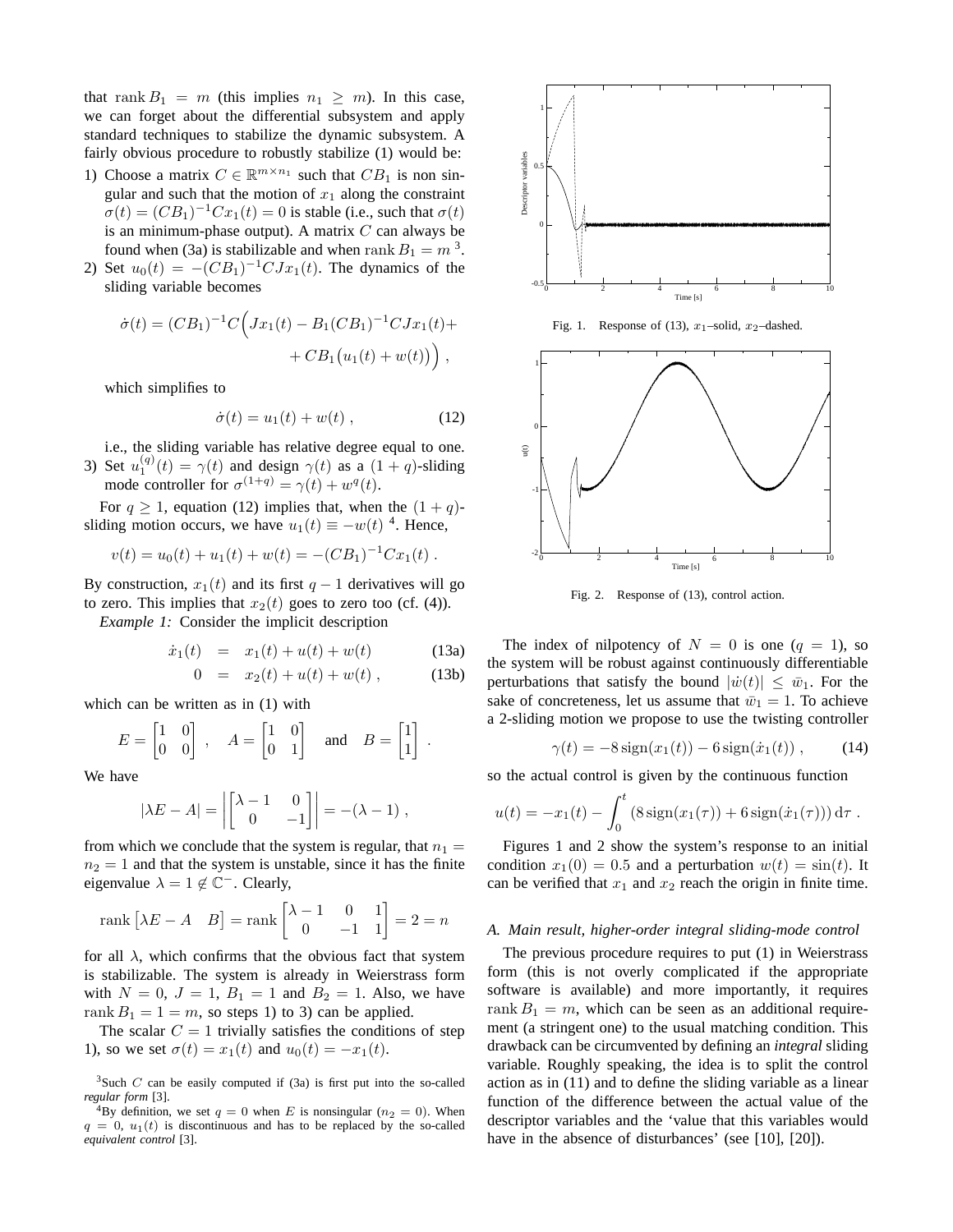*Theorem 3:* Consider an implicit description of the form (1) satisfying Assumptions 1 and 2. Split the control as in (11), choose a nominal control  $u_0(t) = -Kx(t)$  such that

$$
\Lambda(E, A - BK) \subset \mathbb{C}^-
$$

and define the integral sliding variable

$$
\sigma(t) = B^+ \left[ Ex(t) - \int_0^t \left( (A - BK)x(\tau) \right) d\tau \right], \quad (15)
$$

where  $B^+ = (B^{\top}B)^{-1}B^{\top}$  is B's Moore-Penrose pseudoinverse. Then, the sliding variable:

- 1) Satisfies the differential equation (12).
- 2) Is a minimum-phase output (the solutions of (1) converge to zero when the constraint  $\sigma(t) \equiv 0$  is enforced).

*Remark 2:* Once a minimum-phase output with relative degree one is obtained, it is possible to increase the relative degree by q. Then, Assumption 3 ensures the possibility of rejecting the perturbations by enforcing a  $(q + 1)$ -sliding motion with a  $(q - 1)$ -times differentiable feedback  $u_1(t)$ .

*Proof:* Statement 1) follows from direct differentiation of (15):

$$
\dot{\sigma}(t) = B^{+} (E\dot{x}(t) - (A - BK)x(t)) .
$$
 (16)

Substitution of (1) in (16) gives

$$
\dot{\sigma}(t) = B^{+}(Bu_1(t) + w(t)) = u_1(t) + w(t) .
$$

The constraint  $\sigma(t) \equiv 0$  implies  $\dot{\sigma} = u_1(t) + w(t) \equiv 0$ , that is,  $u_1(t) = -w(t)$ . This control results in the closed loop system

$$
E\dot{x} = Ax(t) + B(-Kx(t) + w(t) - w(t))
$$
  
= (A - BK)x(t),

which is stable since the finite eigenvalues of  $(E, A - BK)$ have negative real part.

*Example 2:* Consider the implicit description

$$
\dot{x}_2(t) = x_1(t) \tag{17a}
$$

$$
0 = x_2(t) + u(t) + w(t) . \qquad (17b)
$$

This description has the form (1) with

$$
E = \begin{bmatrix} 0 & 1 \\ 0 & 0 \end{bmatrix}, \quad A = \begin{bmatrix} 1 & 0 \\ 0 & 1 \end{bmatrix} \quad \text{and} \quad B = \begin{bmatrix} 0 \\ 1 \end{bmatrix}.
$$

(Notice that  $u(t)$  and  $w(t)$  act on the algebraic constraint only, so steps 1) to 3) in p. 4 cannot be applied.) We have

$$
|\lambda E - A| = \left| \begin{bmatrix} -1 & \lambda \\ 0 & -1 \end{bmatrix} \right| \equiv 1 \, .
$$

Thus, the system is regular,  $n_1 = 0$  and  $n_2 = 2$  (there is no dynamical part). The system is in the form (3b) with  $N = E$ and  $q = 2$  ( $E^2 = 0$ ). The system is stabilizable since

rank 
$$
\begin{bmatrix} \lambda E - A & B \end{bmatrix}
$$
 = rank  $\begin{bmatrix} -1 & \lambda & 0 \\ 0 & -1 & 1 \end{bmatrix}$  = 2 = n.



Fig. 3. Response of (17),  $x_1$ -solid,  $x_2$ -dashed.

Indeed, the system is already stable since there is no dynamical subsystem. However, we can use, e.g.,

$$
u_0(t) = -\begin{bmatrix} -1 & 0 \end{bmatrix} \begin{bmatrix} x_1 \\ x_2 \end{bmatrix} = x_1(t)
$$

to reduce  $q$  while maintaining the stability of the system. The new characteristic polynomial is

$$
|\lambda E - (A - BK)| = \left| \begin{bmatrix} -1 & \lambda \\ -1 & -1 \end{bmatrix} \right| = 1 + \lambda.
$$

which has the stable root  $\lambda_1 = -1$  and for which  $n_1 = n_2 =$ 1.

We have  $B^+ = \begin{bmatrix} 0 & 1 \end{bmatrix}$  and  $B^+E = 0$ , so the sliding variable is

$$
\sigma(t) = -\int_0^t B^+(A - BK)x(\tau)d\tau
$$

$$
= -\int_0^t (x_1(\tau) + x_2(\tau))d\tau
$$

or, equivalently,

$$
\dot{\sigma}(t) = -x_1(t) - x_2(t) = u_1(t) + w(t) .
$$

Suppose, for simplicity, that  $\bar{w}_1 = 1$ . To enforce a 2sliding mode we can use the twisting controller (14) from the previous example. The resulting controller is

$$
u(t) = u_0(t) + u_1(t) = x_1(t) + \int_0^t \gamma(\tau) d\tau
$$

which, upon substitution gives

$$
u(t) = x_1(t) + \int_0^t \left( 8 \operatorname{sign} \left( \int_0^{\tau_2} (x_1(\tau_1) + x_2(\tau_1)) \mathrm{d}\tau_1 \right) + 6 \operatorname{sign}(x_1(\tau_2) + x_2(\tau_2)) \right) \mathrm{d}\tau_2.
$$

Figures 3 and 4 show the system's response to an initial condition  $x_2(0) = 0.5$  and a perturbation  $w(t) = \sin(t)$ . It can be verified that  $x_1$  and  $x_2$  asymptotically converge to the origin.

#### V. ACKNOWLEDGMENTS

Our sincerest gratitude to Prof. Moisés Bonilla, whose invaluable help made the preparation of this paper possible.